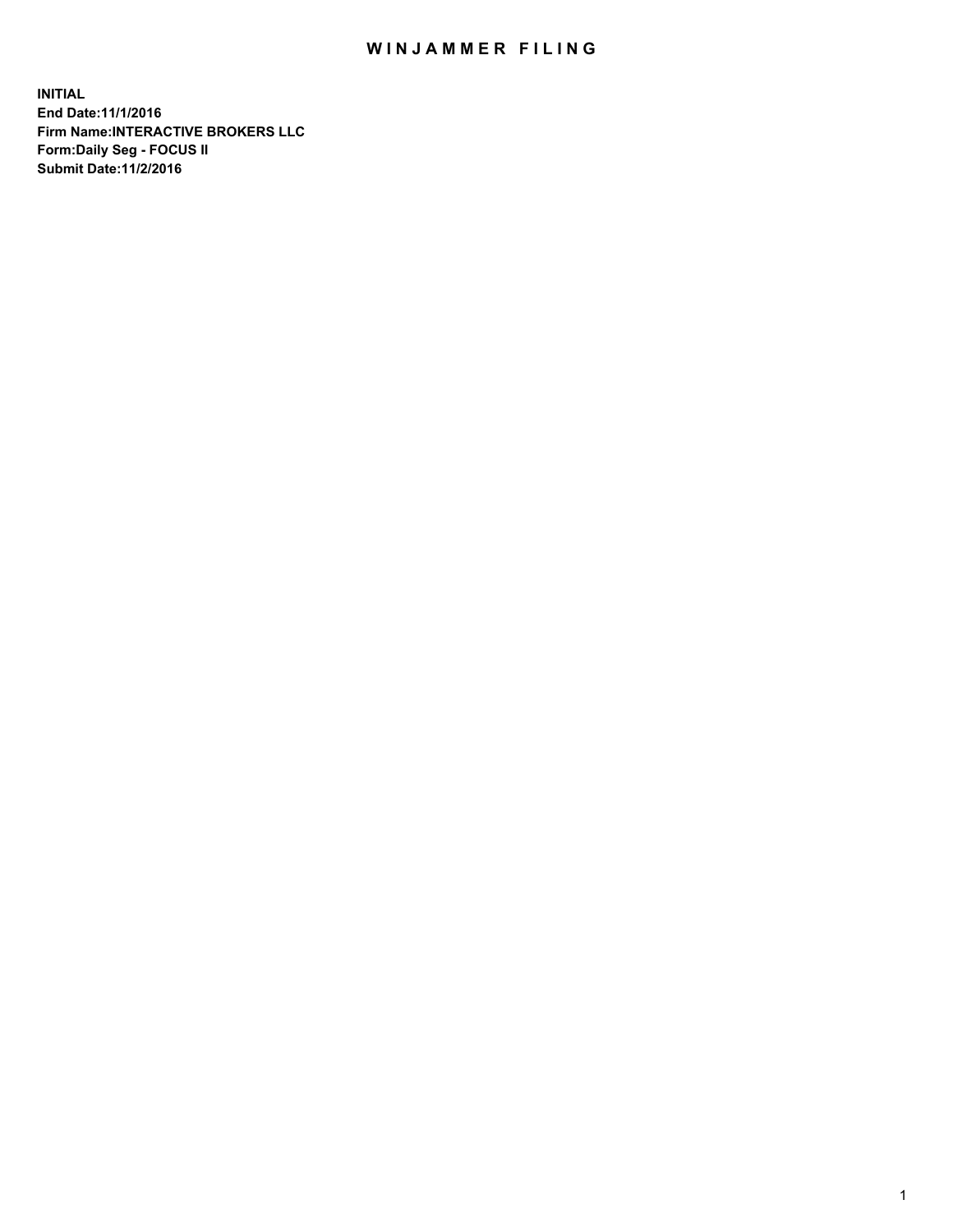## **INITIAL End Date:11/1/2016 Firm Name:INTERACTIVE BROKERS LLC Form:Daily Seg - FOCUS II Submit Date:11/2/2016 Daily Segregation - Cover Page**

| Name of Company<br><b>Contact Name</b><br><b>Contact Phone Number</b><br><b>Contact Email Address</b>                                                                                                                                                                                                                          | <b>INTERACTIVE BROKERS LLC</b><br><b>James Menicucci</b><br>203-618-8085<br>jmenicucci@interactivebrokers.c<br>om |
|--------------------------------------------------------------------------------------------------------------------------------------------------------------------------------------------------------------------------------------------------------------------------------------------------------------------------------|-------------------------------------------------------------------------------------------------------------------|
| FCM's Customer Segregated Funds Residual Interest Target (choose one):<br>a. Minimum dollar amount: ; or<br>b. Minimum percentage of customer segregated funds required:%; or<br>c. Dollar amount range between: and; or<br>d. Percentage range of customer segregated funds required between:% and%.                          | $\overline{\mathbf{0}}$<br>0<br>155,000,000 245,000,000<br>0 <sub>0</sub>                                         |
| FCM's Customer Secured Amount Funds Residual Interest Target (choose one):<br>a. Minimum dollar amount: ; or<br>b. Minimum percentage of customer secured funds required:%; or<br>c. Dollar amount range between: and; or<br>d. Percentage range of customer secured funds required between: % and %.                          | $\overline{\mathbf{0}}$<br>0<br>80,000,000 120,000,000<br>00                                                      |
| FCM's Cleared Swaps Customer Collateral Residual Interest Target (choose one):<br>a. Minimum dollar amount: ; or<br>b. Minimum percentage of cleared swaps customer collateral required:% ; or<br>c. Dollar amount range between: and; or<br>d. Percentage range of cleared swaps customer collateral required between:% and%. | $\overline{\mathbf{0}}$<br>$\overline{\mathbf{0}}$<br>0 <sub>0</sub><br><u>00</u>                                 |

Attach supporting documents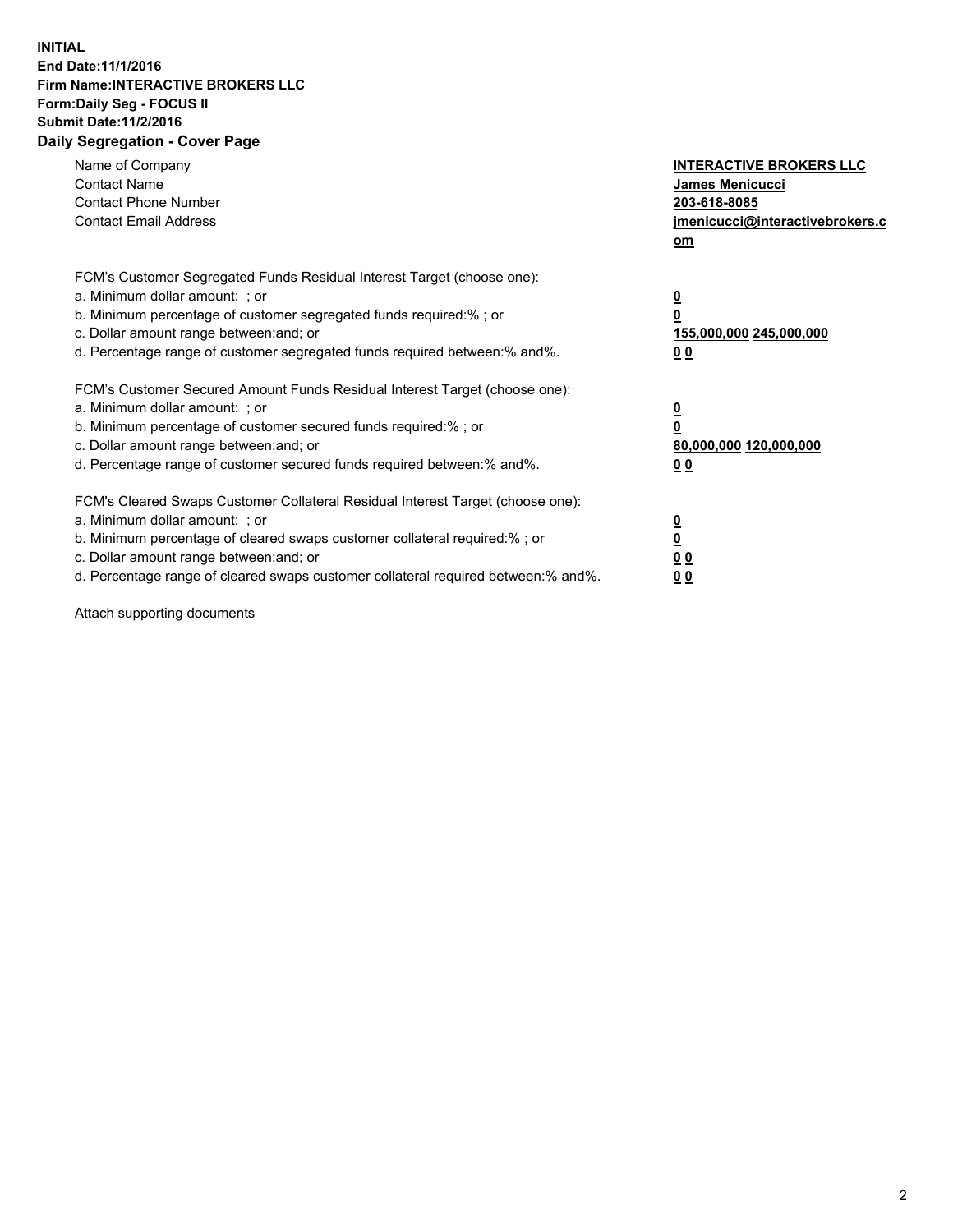## **INITIAL End Date:11/1/2016 Firm Name:INTERACTIVE BROKERS LLC Form:Daily Seg - FOCUS II Submit Date:11/2/2016 Daily Segregation - Secured Amounts**

|     | Dany Ocgregation - Oceanea Annoanta                                                         |                                  |
|-----|---------------------------------------------------------------------------------------------|----------------------------------|
|     | Foreign Futures and Foreign Options Secured Amounts                                         |                                  |
|     | Amount required to be set aside pursuant to law, rule or regulation of a foreign            | $0$ [7305]                       |
|     | government or a rule of a self-regulatory organization authorized thereunder                |                                  |
| 1.  | Net ledger balance - Foreign Futures and Foreign Option Trading - All Customers             |                                  |
|     | A. Cash                                                                                     | 362,470,997 [7315]               |
|     | B. Securities (at market)                                                                   | $0$ [7317]                       |
| 2.  | Net unrealized profit (loss) in open futures contracts traded on a foreign board of trade   | 2,217,815 [7325]                 |
| 3.  | Exchange traded options                                                                     |                                  |
|     | a. Market value of open option contracts purchased on a foreign board of trade              | 100,449 [7335]                   |
|     | b. Market value of open contracts granted (sold) on a foreign board of trade                | $-45,845$ [7337]                 |
| 4.  | Net equity (deficit) (add lines 1.2. and 3.)                                                | 364,743,416 [7345]               |
| 5.  | Account liquidating to a deficit and account with a debit balances - gross amount           | 60,779 [7351]                    |
|     | Less: amount offset by customer owned securities                                            | 0 [7352] 60,779 [7354]           |
| 6.  | Amount required to be set aside as the secured amount - Net Liquidating Equity              | 364,804,195 [7355]               |
|     | Method (add lines 4 and 5)                                                                  |                                  |
| 7.  |                                                                                             |                                  |
|     | Greater of amount required to be set aside pursuant to foreign jurisdiction (above) or line | 364,804,195 [7360]               |
|     | 6.                                                                                          |                                  |
|     | FUNDS DEPOSITED IN SEPARATE REGULATION 30.7 ACCOUNTS                                        |                                  |
| 1.  | Cash in banks                                                                               |                                  |
|     | A. Banks located in the United States                                                       | 4,500,000 [7500]                 |
|     | B. Other banks qualified under Regulation 30.7                                              | 0 [7520] 4,500,000 [7530]        |
| 2.  | Securities                                                                                  |                                  |
|     | A. In safekeeping with banks located in the United States                                   | 413,203,065 [7540]               |
|     | B. In safekeeping with other banks qualified under Regulation 30.7                          | 0 [7560] 413,203,065 [7570]      |
| 3.  | Equities with registered futures commission merchants                                       |                                  |
|     | A. Cash                                                                                     | $0$ [7580]                       |
|     | <b>B.</b> Securities                                                                        | $0$ [7590]                       |
|     | C. Unrealized gain (loss) on open futures contracts                                         | $0$ [7600]                       |
|     | D. Value of long option contracts                                                           | $0$ [7610]                       |
|     | E. Value of short option contracts                                                          | 0 [7615] 0 [7620]                |
| 4.  | Amounts held by clearing organizations of foreign boards of trade                           |                                  |
|     | A. Cash                                                                                     | $0$ [7640]                       |
|     | <b>B.</b> Securities                                                                        | $0$ [7650]                       |
|     | C. Amount due to (from) clearing organization - daily variation                             | $0$ [7660]                       |
|     | D. Value of long option contracts                                                           | $0$ [7670]                       |
|     | E. Value of short option contracts                                                          | 0 [7675] 0 [7680]                |
| 5.  | Amounts held by members of foreign boards of trade                                          |                                  |
|     | A. Cash                                                                                     | 61,739,682 [7700]                |
|     | <b>B.</b> Securities                                                                        | $0$ [7710]                       |
|     | C. Unrealized gain (loss) on open futures contracts                                         | 8,184,979 [7720]                 |
|     | D. Value of long option contracts                                                           | 100,453 [7730]                   |
|     | E. Value of short option contracts                                                          | -45,847 [7735] 69,979,267 [7740] |
| 6.  | Amounts with other depositories designated by a foreign board of trade                      | $0$ [7760]                       |
| 7.  | Segregated funds on hand                                                                    | $0$ [7765]                       |
| 8.  | Total funds in separate section 30.7 accounts                                               | 487,682,332 [7770]               |
| 9.  | Excess (deficiency) Set Aside for Secured Amount (subtract line 7 Secured Statement         | 122,878,137 [7380]               |
|     | Page 1 from Line 8)                                                                         |                                  |
| 10. | Management Target Amount for Excess funds in separate section 30.7 accounts                 | 80,000,000 [7780]                |
| 11. | Excess (deficiency) funds in separate 30.7 accounts over (under) Management Target          | 42,878,137 [7785]                |
|     |                                                                                             |                                  |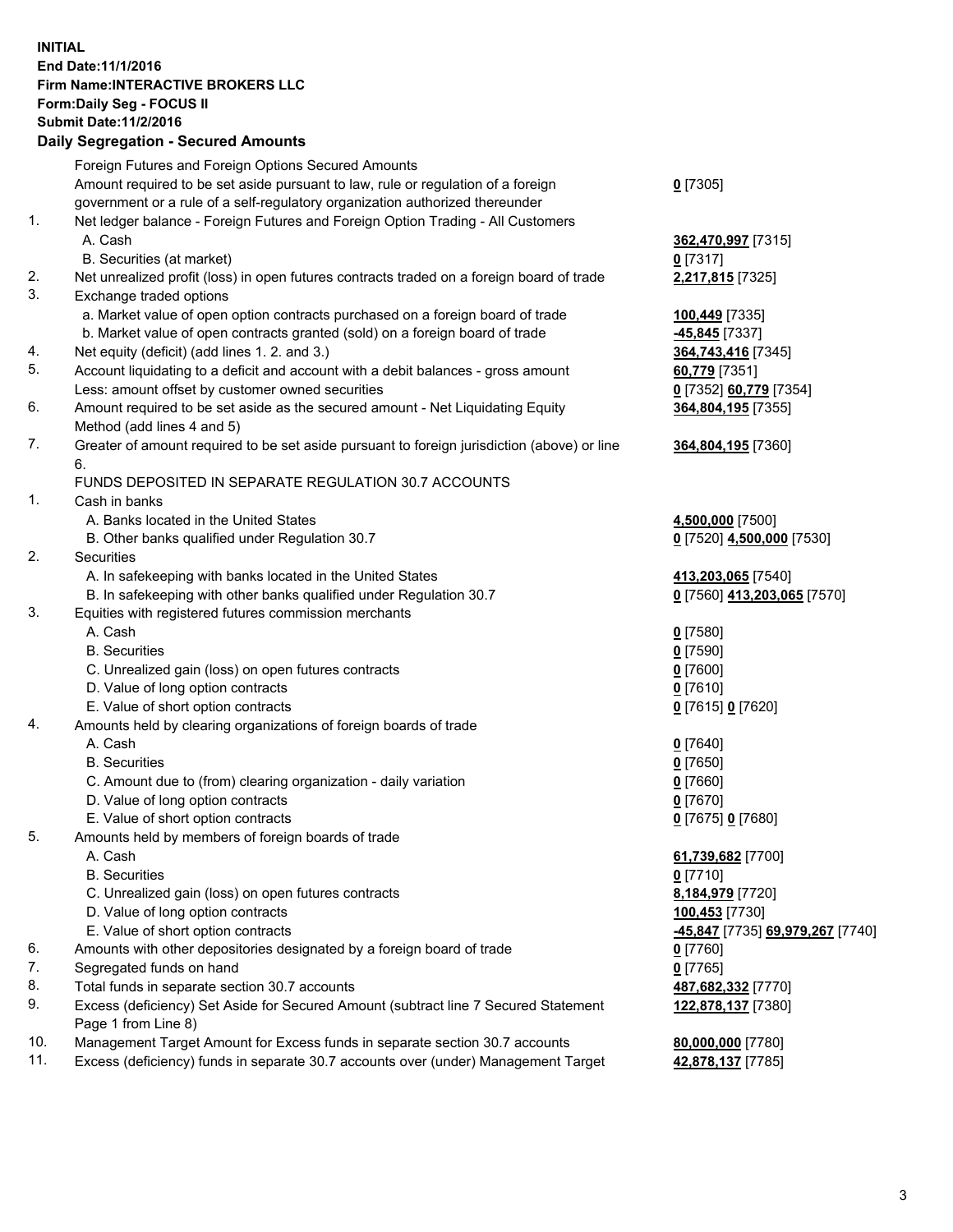**INITIAL End Date:11/1/2016 Firm Name:INTERACTIVE BROKERS LLC Form:Daily Seg - FOCUS II Submit Date:11/2/2016 Daily Segregation - Segregation Statement** SEGREGATION REQUIREMENTS(Section 4d(2) of the CEAct) 1. Net ledger balance A. Cash **3,086,484,630** [7010] B. Securities (at market) **0** [7020] 2. Net unrealized profit (loss) in open futures contracts traded on a contract market **55,457,251** [7030] 3. Exchange traded options A. Add market value of open option contracts purchased on a contract market **167,872,652** [7032] B. Deduct market value of open option contracts granted (sold) on a contract market **-236,742,053** [7033] 4. Net equity (deficit) (add lines 1, 2 and 3) **3,073,072,480** [7040] 5. Accounts liquidating to a deficit and accounts with debit balances - gross amount **172,999** [7045] Less: amount offset by customer securities **0** [7047] **172,999** [7050] 6. Amount required to be segregated (add lines 4 and 5) **3,073,245,479** [7060] FUNDS IN SEGREGATED ACCOUNTS 7. Deposited in segregated funds bank accounts A. Cash **90,952,928** [7070] B. Securities representing investments of customers' funds (at market) **2,049,608,198** [7080] C. Securities held for particular customers or option customers in lieu of cash (at market) **0** [7090] 8. Margins on deposit with derivatives clearing organizations of contract markets A. Cash **28,390,527** [7100] B. Securities representing investments of customers' funds (at market) **1,184,967,717** [7110] C. Securities held for particular customers or option customers in lieu of cash (at market) **0** [7120] 9. Net settlement from (to) derivatives clearing organizations of contract markets **9,976,649** [7130] 10. Exchange traded options A. Value of open long option contracts **167,860,426** [7132] B. Value of open short option contracts **-236,729,656** [7133] 11. Net equities with other FCMs A. Net liquidating equity **0** [7140] B. Securities representing investments of customers' funds (at market) **0** [7160] C. Securities held for particular customers or option customers in lieu of cash (at market) **0** [7170] 12. Segregated funds on hand **0** [7150] 13. Total amount in segregation (add lines 7 through 12) **3,295,026,789** [7180] 14. Excess (deficiency) funds in segregation (subtract line 6 from line 13) **221,781,310** [7190] 15. Management Target Amount for Excess funds in segregation **155,000,000** [7194]

16. Excess (deficiency) funds in segregation over (under) Management Target Amount Excess

**66,781,310** [7198]